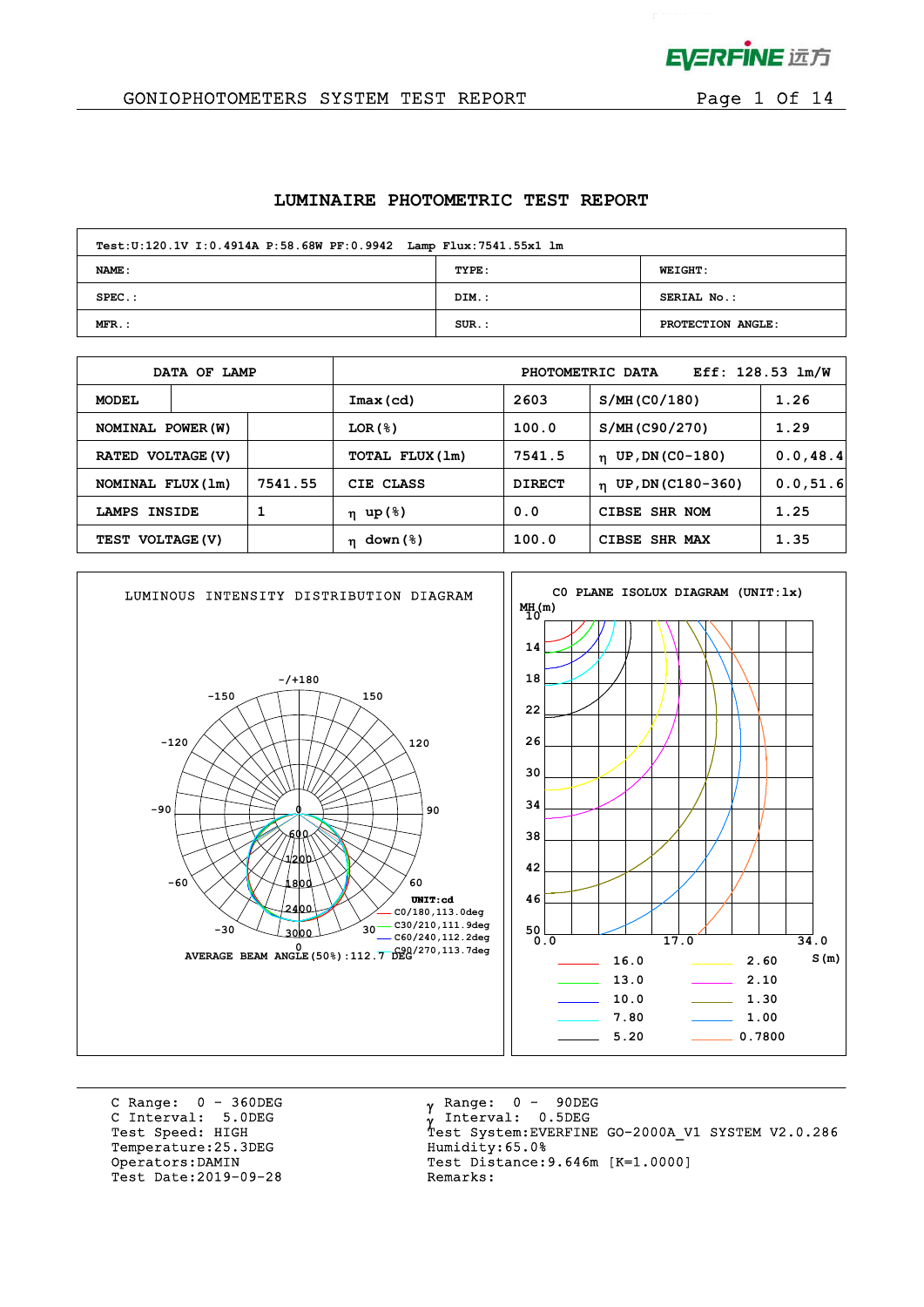

 $\mathbf{p}^{\mathrm{max}}$ 

# GONIOPHOTOMETERS SYSTEM TEST REPORT FOR Page 2 Of 14

#### **ZONAL FLUX DIAGRAM**

#### ZONAL FLUX DIAGRAM:

| Y.  | $_{\rm CO}$           | C45   | C90   | C135  | C180  | C225  | C270  | C315  | $\mathbf{v}$ | $\Phi$ zone | $\Phi$ total | %lum, lamp |
|-----|-----------------------|-------|-------|-------|-------|-------|-------|-------|--------------|-------------|--------------|------------|
| 5   | 2592                  | 2566  | 2558  | 2565  | 2592  | 2584  | 2585  | 2585  | $0 - 5$      | 61.85       | 61.85        | 0.82, 0.82 |
| 10  | 2558                  | 2517  | 2512  | 2516  | 2558  | 2554  | 2567  | 2556  | $5 - 10$     | 183.0       | 244.8        | 3.25, 3.25 |
| 15  | 2504                  | 2458  | 2466  | 2456  | 2503  | 2513  | 2548  | 2515  | $10 - 15$    | 298.4       | 543.3        | 7.2, 7.2   |
| 20  | 2427                  | 2389  | 2365  | 2387  | 2425  | 2462  | 2464  | 2466  | $15 - 20$    | 404.6       | 947.8        | 12.6, 12.6 |
| 25  | 2329                  | 2278  | 2265  | 2275  | 2327  | 2361  | 2379  | 2365  | $20 - 25$    | 496.4       | 1444         | 19.1, 19.1 |
| 30  | 2212                  | 2152  | 2164  | 2150  | 2210  | 2244  | 2295  | 2250  | $25 - 30$    | 572.6       | 2017         | 26.7, 26.7 |
| 35  | 2075                  | 2020  | 1991  | 2019  | 2073  | 2121  | 2123  | 2127  | $30 - 35$    | 629.9       | 2647         | 35.1, 35.1 |
| 40  | 1922                  | 1874  | 1817  | 1873  | 1919  | 1982  | 1951  | 1988  | $35 - 40$    | 662.6       | 3309         | 43.9,43.9  |
| 45  | 1751                  | 1678  | 1643  | 1675  | 1748  | 1781  | 1779  | 1789  | $40 - 45$    | 672.5       | 3982         | 52.8, 52.8 |
| 50  | 1565                  | 1480  | 1470  | 1474  | 1561  | 1579  | 1608  | 1589  | $45 - 50$    | 660.7       | 4643         | 61.6, 61.6 |
| 55  | 1365                  | 1283  | 1296  | 1272  | 1361  | 1377  | 1436  | 1389  | $50 - 55$    | 628.6       | 5271         | 69.9,69.9  |
| 60  | 1155                  | 1088  | 1122  | 1069  | 1150  | 1178  | 1264  | 1192  | $55 - 60$    | 578.2       | 5849         | 77.6,77.6  |
| 65  | 937.6                 | 894.3 | 936.5 | 867.8 | 930.5 | 983.1 | 1057  | 999.2 | $60 - 65$    | 510.1       | 6359         | 84.3,84.3  |
| 70  | 714.8                 | 704.1 | 750.7 | 674.4 | 710.5 | 784.3 | 849.5 | 801.0 | $65 - 70$    | 426.2       | 6786         | 90, 90     |
| 75  | 493.2                 | 520.7 | 565.0 | 496.1 | 495.6 | 581.1 | 642.4 | 596.0 | $70 - 75$    | 332.3       | 7118         | 94.4,94.4  |
| 80  | 286.6                 | 344.7 | 379.2 | 326.5 | 292.6 | 384.8 | 435.3 | 397.4 | $75 - 80$    | 234.9       | 7353         | 97.5, 97.5 |
| 85  | 111.1                 | 174.6 | 193.4 | 163.7 | 115.8 | 193.3 | 228.1 | 203.7 | $80 - 85$    | 139.9       | 7493         | 99.4,99.4  |
| 90  | 3.313                 | 7.472 | 7.686 | 4.607 | 3.372 | 4.434 | 21.03 | 12.60 | $85 - 90$    | 48.64       | 7542         | 100, 100   |
| 95  |                       |       |       |       |       |       |       |       | $90 - 95$    |             |              |            |
| 100 |                       |       |       |       |       |       |       |       | $95 - 100$   |             |              |            |
| 105 |                       |       |       |       |       |       |       |       | $100 - 105$  |             |              |            |
| 110 |                       |       |       |       |       |       |       |       | $105 - 110$  |             |              |            |
| 115 |                       |       |       |       |       |       |       |       | $110 - 115$  |             |              |            |
| 120 |                       |       |       |       |       |       |       |       | $115 - 120$  |             |              |            |
| 125 |                       |       |       |       |       |       |       |       | 120-125      |             |              |            |
| 130 |                       |       |       |       |       |       |       |       | $125 - 130$  |             |              |            |
| 135 |                       |       |       |       |       |       |       |       | 130-135      |             |              |            |
| 140 |                       |       |       |       |       |       |       |       | 135-140      |             |              |            |
| 145 |                       |       |       |       |       |       |       |       | $140 - 145$  |             |              |            |
| 150 |                       |       |       |       |       |       |       |       | $145 - 150$  |             |              |            |
| 155 |                       |       |       |       |       |       |       |       | 150-155      |             |              |            |
| 160 |                       |       |       |       |       |       |       |       | $155 - 160$  |             |              |            |
| 165 |                       |       |       |       |       |       |       |       | 160-165      |             |              |            |
| 170 |                       |       |       |       |       |       |       |       | 165-170      |             |              |            |
| 175 |                       |       |       |       |       |       |       |       | 170-175      |             |              |            |
| 180 |                       |       |       |       |       |       |       |       | 175-180      |             |              |            |
| DEG | LUMINOUS INTENSITY:cd |       |       |       |       |       |       |       |              |             | UNIT: 1m     |            |

C Range: 0 - 360DEG C Interval: 5.0DEG Temperature:25.3DEG Humidity:65.0%<br>Operators:DAMIN Test Distance: Test Date: 2019-09-28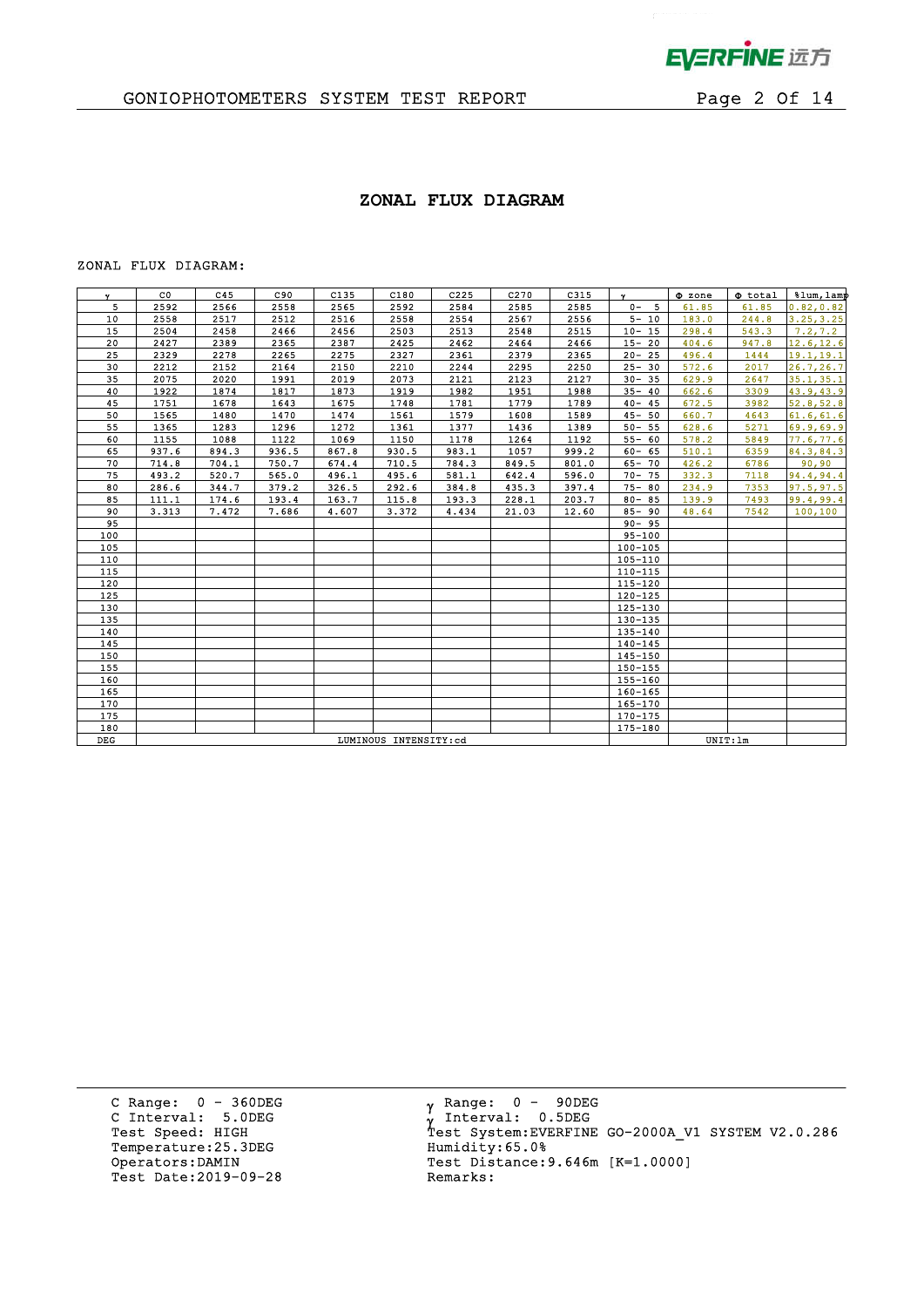

 $\alpha$  .

# GONIOPHOTOMETERS SYSTEM TEST REPORT FOR Page 3 Of 14

|  |  |  | CU AND LUMINAIRE BUDGETARY ESTIMATE DIAGRAM |  |  |
|--|--|--|---------------------------------------------|--|--|
|--|--|--|---------------------------------------------|--|--|

|                 |     |      |      | Test: U:120.1V I: 0.4914A P: 58.68W PF: 0.9942 Lamp Flux: 7541.55x1 lm |      |       |                             |                  |          |                                  |         |                 |               |                   |             |          |     |
|-----------------|-----|------|------|------------------------------------------------------------------------|------|-------|-----------------------------|------------------|----------|----------------------------------|---------|-----------------|---------------|-------------------|-------------|----------|-----|
| <b>NAME:</b>    |     |      |      |                                                                        |      |       |                             |                  | TYPE:    |                                  |         |                 |               | <b>WEIGHT:</b>    |             |          |     |
| $SPEC.$ :       |     |      |      |                                                                        |      |       |                             |                  | DIM.:    |                                  |         |                 |               | SERIAL No.:       |             |          |     |
| $MFR$ .:        |     |      |      |                                                                        |      |       |                             |                  | $SUR$ .: |                                  |         |                 |               | PROTECTION ANGLE: |             |          |     |
| $\rho$ CC       |     |      | 80%  |                                                                        |      | 70%   |                             |                  | 50%      |                                  |         | 30 <sub>8</sub> |               |                   | 10%         |          | 0   |
| ρW              |     | 50%  | 30%  | 10%                                                                    | 50%  | $30*$ | 10%                         | 50%              | 30%      | $10*$                            | 50%     | $30*$           | 10%           | 50%               | 30%         | 10%      | 0   |
| ρfc             |     |      | 20%  |                                                                        |      | 20%   |                             |                  | 20%      |                                  |         | 20%             |               |                   | 20%         |          | 0   |
| RCR             |     |      |      | RCR: Room Cavity Ratio                                                 |      |       |                             |                  |          | Coefficients of Utilization (CU) |         |                 |               |                   |             |          |     |
| 0.0             |     | 1.19 | 1.19 | 1.19                                                                   | 1.16 | 1.16  | 1.16                        | 1.11             | 1.11     | 1.11                             | 1.06    | 1.06            | 1.06          | 1.02              | 1.02        | 1.02     | .00 |
| 1.0             |     | 1.03 | .99  | .95                                                                    | 1.01 | .97   | .93                         | .97              | .93      | .90                              | .93     | .90             | .88           | .89               | .87         | .85      | .83 |
| 2.0             |     | .90  | .83  | .77                                                                    | .88  | .82   | .76                         | .84              | .79      | .74                              | .81     | .77             | .73           | .78               | .74         | .71      | .69 |
| 3.0             |     | .79  | .70  | .64                                                                    | .77  | .69   | .63                         | .74              | .68      | .62                              | .71     | .66             | .61           | .69               | .64         | .60      | .58 |
| 4.0             |     | .70  | .61  | .54                                                                    | .68  | .60   | .54                         | .66              | .59      | .53                              | .63     | .57             | .52           | .61               | .56         | .51      | .49 |
| 5.0             |     | .62  | .53  | .46                                                                    | .61  | .52   | .46                         | .59              | .51      | .46                              | .57     | .50             | .45           | .55               | .49         | .45      | .42 |
| 6.0             |     | .56  | .47  | .40                                                                    | .55  | .46   | .40                         | .53              | .46      | .40                              | .51     | .45             | .39           | .50               | . 44        | .39      | .37 |
| 7.0             |     | .51  | .42  | .36                                                                    | .50  | .41   | .35                         | .48              | .41      | .35                              | .47     | .40             | .35           | .46               | .39         | .35      | .33 |
| 8.0             |     | .46  | .38  | .32                                                                    | .46  | .37   | .32                         | .44              | .37      | .31                              | .43     | .36             | .31           | .42               | .36         | .31      | .29 |
| 9.0             |     | . 42 | .34  | .29                                                                    | .42  | .34   | .28                         | .41              | .33      | .28                              | .40     | .33             | .28           | .39               | .32         | .28      | .26 |
| 10.0            |     | .39  | .31  | .26                                                                    | .39  | .31   | .26                         | .38              | .31      | .26                              | .37     | .30             | .26           | .36               | .30         | .25      | .24 |
| LAMPS<br>50     |     |      |      |                                                                        |      |       | LUMINAIRE BUDGETARY DIAGRAM |                  |          |                                  |         |                 |               |                   |             |          |     |
| 40              |     |      |      |                                                                        |      |       |                             |                  |          |                                  |         |                 |               |                   |             |          |     |
|                 |     |      |      |                                                                        |      |       |                             |                  |          |                                  |         |                 |               |                   |             |          |     |
| 30              |     |      |      |                                                                        |      |       |                             |                  |          |                                  |         |                 |               |                   |             |          |     |
|                 |     |      |      | ਸ਼≍                                                                    |      |       |                             |                  |          |                                  |         |                 |               |                   |             |          |     |
| 20              |     |      |      |                                                                        |      |       |                             |                  |          |                                  |         |                 |               |                   |             |          |     |
|                 |     |      |      |                                                                        |      |       |                             |                  |          |                                  |         |                 |               |                   |             |          |     |
|                 |     |      |      |                                                                        |      |       |                             |                  |          |                                  |         |                 |               |                   |             |          |     |
|                 |     |      |      |                                                                        |      |       |                             |                  |          |                                  |         |                 |               |                   |             |          |     |
|                 |     |      |      |                                                                        |      |       |                             |                  |          |                                  |         |                 |               |                   |             |          |     |
| 10              |     |      |      |                                                                        |      |       |                             |                  |          |                                  |         |                 |               |                   |             |          |     |
| 9<br>8          |     |      |      |                                                                        |      |       |                             |                  |          |                                  |         |                 |               | CONDITIONS        |             |          |     |
| 7               |     |      |      |                                                                        |      |       |                             |                  |          |                                  |         |                 | <b>FLUX</b>   |                   |             | 10001m   |     |
| 6               | н≠5 |      |      |                                                                        |      |       |                             |                  |          |                                  |         |                 | <b>FACTOR</b> |                   |             | 0.70     |     |
| 5               |     |      |      |                                                                        |      |       |                             |                  |          |                                  |         |                 | Hdown         |                   |             | 0.00m    |     |
|                 |     |      |      |                                                                        |      |       |                             |                  |          |                                  |         |                 | Hwork         |                   |             | 0.80m    |     |
| 4               |     |      |      |                                                                        |      |       |                             |                  |          |                                  |         |                 | Ework (AVE)   |                   |             | 1001x    |     |
|                 |     |      |      |                                                                        |      |       |                             |                  |          |                                  |         |                 | $\rho$ (%)    |                   | $_{\rm cc}$ | W        | fc  |
| $\mathbf{3}$    |     |      |      |                                                                        |      |       |                             |                  |          |                                  |         |                 |               |                   | 70          | 50       | 30  |
|                 |     |      |      |                                                                        |      |       |                             |                  |          |                                  |         |                 |               |                   | 50          | 30       | 20  |
| $2\frac{1}{10}$ |     |      |      |                                                                        |      |       |                             |                  |          |                                  |         |                 |               |                   |             |          |     |
|                 |     | 20   |      | 30 40 50                                                               | 70   | 100   |                             | 200<br>AREA (m2) | 300      |                                  | 500 700 | 1k              |               | 2k                |             | 3k 4k 5k | 7 k |
|                 |     |      |      |                                                                        |      |       |                             |                  |          |                                  |         |                 |               |                   |             |          |     |

C Range: 0 - 360DEG C Interval: 5.0DEG Temperature:25.3DEG<br>Operators:DAMIN Test Date: 2019-09-28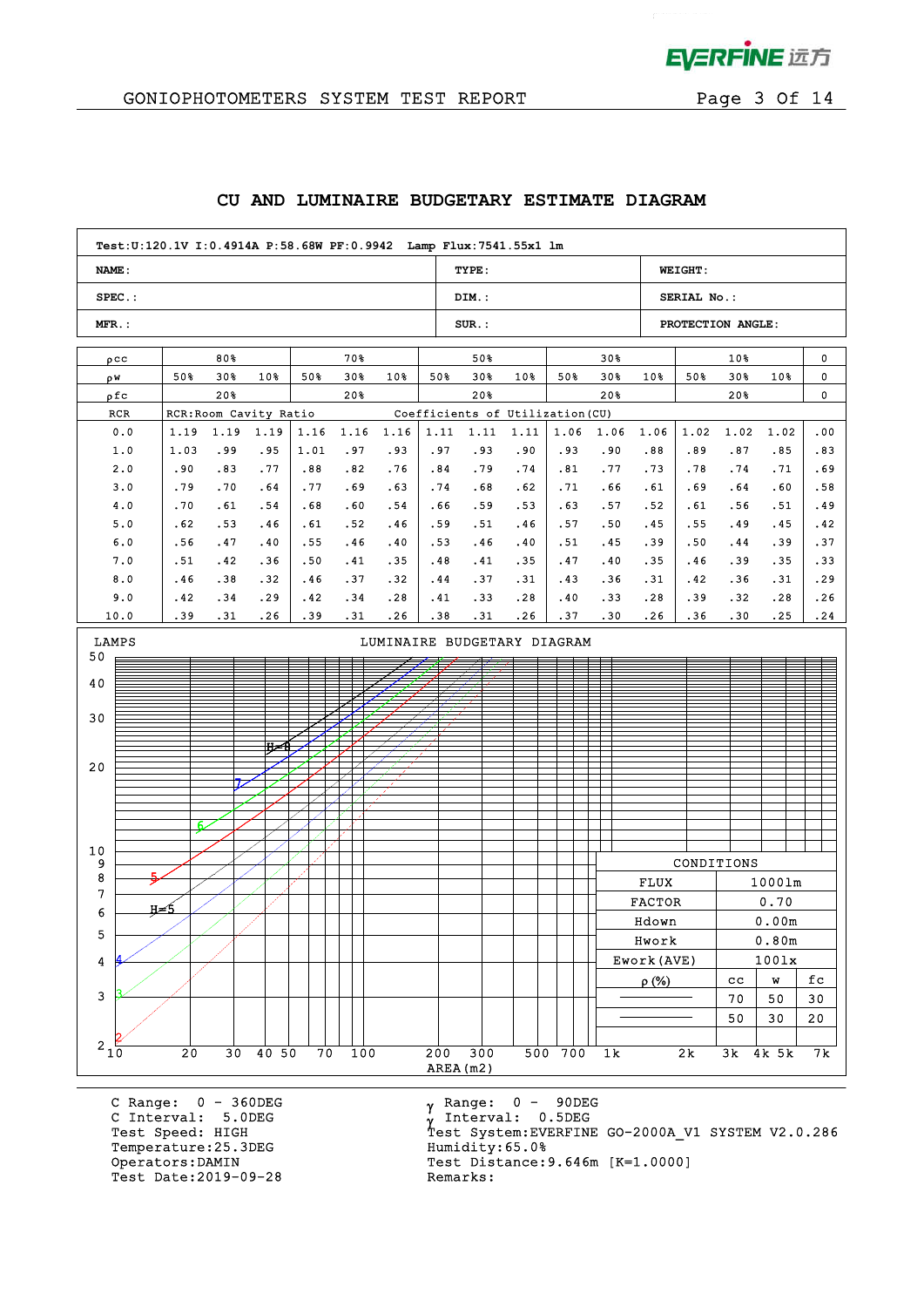

# GONIOPHOTOMETERS SYSTEM TEST REPORT FOR Page 4 Of 14

#### **WEC AND CCEC**

| Test: U:120.1V I: 0.4914A P: 58.68W PF: 0.9942 Lamp Flux: 7541.55x1 lm |          |                   |  |  |  |  |  |  |  |  |
|------------------------------------------------------------------------|----------|-------------------|--|--|--|--|--|--|--|--|
| <b>NAME:</b>                                                           | TYPE:    | <b>WEIGHT:</b>    |  |  |  |  |  |  |  |  |
| $SPEC.$ :                                                              | DIM.:    | SERIAL No.:       |  |  |  |  |  |  |  |  |
| $MFR.$ :                                                               | $SUR$ .: | PROTECTION ANGLE: |  |  |  |  |  |  |  |  |

| $_{0}$ $_{\rm CC}$ |      | 80% |                                                                                 |     | 70% |                      |     | 50% |                                                               |     | 30% |                 |     | 10%                  |                 | $\Omega$ |
|--------------------|------|-----|---------------------------------------------------------------------------------|-----|-----|----------------------|-----|-----|---------------------------------------------------------------|-----|-----|-----------------|-----|----------------------|-----------------|----------|
| ρW                 | 50%  | 30% | 10%                                                                             | 50% | 30% | 10%                  | 50% | 30% | 10 <sub>8</sub>                                               | 50% | 30% | 10 <sub>8</sub> | 50% | 30%                  | 10 <sub>8</sub> | 0        |
| ρfc                |      | 20% |                                                                                 |     | 20% |                      |     | 20% |                                                               |     | 20% |                 |     | 20%                  |                 | $\Omega$ |
| RCR                |      |     | RCR: Room Cavity Ratio                                                          |     |     |                      |     |     | Wall Exitance Coeffcients (WEC)                               |     |     |                 |     |                      |                 |          |
| 0.0                |      |     |                                                                                 |     |     |                      |     |     |                                                               |     |     |                 |     |                      |                 |          |
| 1.0                |      |     | 051. 159. 275. 165. 165. 286. 178057. 178. 299. 177. 178. 179. 181. 189312.     |     |     |                      |     |     |                                                               |     |     |                 |     |                      |                 |          |
| 2.0                | .297 |     | .163 .050                                                                       |     |     |                      |     |     | .291 .160 .049 .279 .155 .048 .268 .151 .047                  |     |     |                 |     | .258.146.046         |                 |          |
| 3.0                |      |     | $.274$ $.146$ $.044$                                                            |     |     |                      |     |     | .269. 133. 149. 136. 136. 138. 1042. 140. 158. 149. 144. 268. |     |     |                 |     |                      |                 |          |
| 4.0                |      |     | .252 .131 .038                                                                  |     |     | $.247$ $.129$ $.038$ |     |     | 37. 123. 229. 38. 126. 238.                                   |     |     |                 |     | $.221$ $.120$ $.037$ |                 |          |
| 5.0                |      |     | .231. 110. 205. [233. 112. 122.  234. 115. 220.  234. 117. 228.  234. 118. 232. |     |     |                      |     |     |                                                               |     |     |                 |     |                      |                 |          |
| 6.0                |      |     | $.215$ $.108$ $.031$                                                            |     |     | .211 .107 .031       |     |     | .204.030.197.103.030                                          |     |     |                 |     | .191.101.030         |                 |          |
| 7.0                |      |     | .200.099.028                                                                    |     |     |                      |     |     | 027. 094. 014. 228. 096. 190. 028. 098. 197.                  |     |     |                 |     | .178.093.027         |                 |          |
| 8.0                | .187 |     | ا026. 091.                                                                      |     |     | .184.090.026         |     |     | ا 025. 087. 172. 025. 089. 178.                               |     |     |                 |     | .167.086.025         |                 |          |
| 9.0                |      |     | $.175$ $.085$ $.024$                                                            |     |     |                      |     |     | .172 .084 .024 .167 .083 .023 .162 .081 .172                  |     |     |                 |     | .157.080.023         |                 |          |
| 10.0               |      |     | 021. 755. 149. 149. 220. 766. 153. 2021. 157. 222. 78. 162. 202. 162. 769. 164. |     |     |                      |     |     |                                                               |     |     |                 |     |                      |                 |          |

| $_{\text{o}cc}$ |      | 80%                  |           |                        | 70 %                                                                          |     |     | 50%                           |     |     | 30% |                                               |     | 10 <sub>8</sub>      |     | $\mathbf 0$ |
|-----------------|------|----------------------|-----------|------------------------|-------------------------------------------------------------------------------|-----|-----|-------------------------------|-----|-----|-----|-----------------------------------------------|-----|----------------------|-----|-------------|
| οW              | 50%  | 30%                  | 10%       | 50%                    | 30%                                                                           | 10% | 50% | 30 <sub>8</sub>               | 10% | 50% | 30% | 10%                                           | 50% | 30%                  | 10% | $\Omega$    |
| ρfc             |      | 20 <sub>8</sub>      |           |                        | 20%                                                                           |     |     | $20\%$                        |     |     | 20월 |                                               |     | 20%                  |     | $\Omega$    |
| <b>RCR</b>      |      |                      |           | RCR: Room Cavity Ratio |                                                                               |     |     |                               |     |     |     | Ceiling Cavity Exitance Coefficients (CCEC)   |     |                      |     |             |
| 0.0             |      | .190.190.190         |           |                        | $.163$ .163.163                                                               |     |     |                               |     |     |     | .111.111.064.064.064.064.111.111.111.         |     |                      |     |             |
| 1.0             |      | $.181$ $.156$ $.134$ |           |                        | .155.134.115                                                                  |     |     |                               |     |     |     | .106.092.080.061.053.046                      |     | .020.017.015         |     |             |
| 2.0             |      | .173 .132 .097       |           |                        | $.148$ $.114$ $.084$                                                          |     |     |                               |     |     |     | .102.079.059.059.046.034                      |     | $.019$ $.015$ $.011$ |     |             |
| 3.0             |      | $.165$ $.114$ $.074$ |           |                        | $.142$ $.099$ $.064$                                                          |     |     |                               |     |     |     | 009. 013. 018. 026. 040. 056. 045. 069. 097.  |     |                      |     |             |
| 4.0             |      | $.158$ $.101$ $.058$ |           |                        | .135.087.050                                                                  |     |     | 021. 036. 054. 054. 093. 093. |     |     |     |                                               |     | .017.012.007         |     |             |
| 5.0             |      |                      |           |                        | ا041. 078. 150. 047. 041. 150. 150.                                           |     |     |                               |     |     |     | 006. 010. 017. 017. 032. 017. 039. 055. 089.  |     |                      |     |             |
| 6.0             |      | $.143$ $.082$ $.039$ |           |                        | .123 .071 .034                                                                |     |     |                               |     |     |     | .085.050.024.049.029.014                      |     | $.016$ $.010$ $.005$ |     |             |
| 7.0             |      |                      |           |                        | .136.075.117.117.136.029.                                                     |     |     |                               |     |     |     | .081.099.027.027.012.015.009.004              |     |                      |     |             |
| 8.0             | .129 |                      | .070.0291 |                        | .111 .060 .025                                                                |     |     |                               |     |     |     | .077.042.018.045.025.011                      |     | 015.008.003.         |     |             |
| 9.0             |      |                      |           |                        | .123.065.106.106.056.123.                                                     |     |     |                               |     |     |     | .003, 008, 016, 009, 023, 023, 016, 039, 034, |     |                      |     |             |
| 10.0            |      |                      |           |                        | .003, 007, 003, 008, 022, 0.41, 0.41, 037, 070, 019, 052, 101, 022, 060, 118, |     |     |                               |     |     |     |                                               |     |                      |     |             |

C Range: 0 - 360DEG C Interval: 5.0DEG Temperature:25.3DEG Humidity:65.0%<br>Operators:DAMIN Test Distance: Test Date: 2019-09-28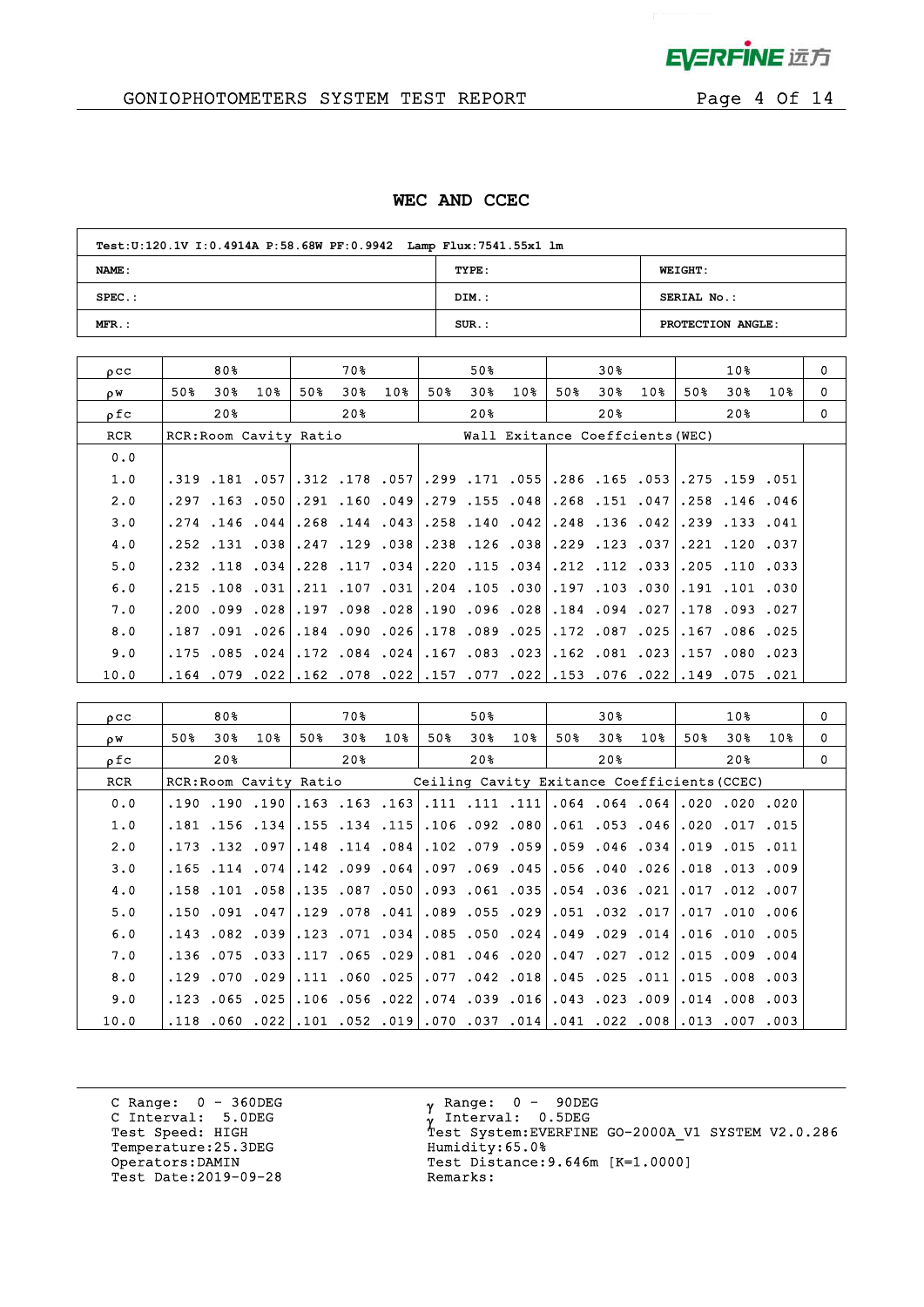

## GONIOPHOTOMETERS SYSTEM TEST REPORT FOR Page 5 Of 14

|                                                    | Test:U:120.1V I:0.4914A P:58.68W PF:0.9942 Lamp Flux:7541.55x1 lm |      |      |                  |      |                 |      |                 |                   |      |      |
|----------------------------------------------------|-------------------------------------------------------------------|------|------|------------------|------|-----------------|------|-----------------|-------------------|------|------|
| NAME:                                              |                                                                   |      |      |                  |      | TYPE:           |      |                 | <b>WEIGHT:</b>    |      |      |
| $SPEC.$ :                                          |                                                                   |      |      |                  |      | DIM.:           |      |                 | SERIAL No.:       |      |      |
| $MFR$ .:                                           |                                                                   |      |      |                  |      | $SUR$ .:        |      |                 | PROTECTION ANGLE: |      |      |
| ceiling/cavity                                     |                                                                   | 0.7  | 0.7  | 0.5              | 0.5  | 0.3             | 0.7  | 0.7             | 0.5               | 0.5  | 0.3  |
|                                                    | walls                                                             | 0.5  | 0.3  | 0.5              | 0.3  | 0.3             | 0.5  | 0.3             | 0.5               | 0.3  | 0.3  |
| working plane                                      |                                                                   | 0.2  | 0.2  | 0.2              | 0.2  | 0.2             | 0.2  | 0.2             | 0.2               | 0.2  | 0.2  |
| Room dimensions                                    |                                                                   |      |      | Viewed crosswise |      |                 |      |                 | Viewed endwise    |      |      |
| $2H y =$<br>$x =$                                  | 2H                                                                | 20.0 | 21.5 | 20.2             | 21.7 | 21.9            | 19.9 | 21.4            | 20.1              | 21.6 | 21.8 |
|                                                    | 3H                                                                | 21.4 | 22.8 | 21.7             | 23.1 | 23.3            | 21.6 | 23.0            | 21.9              | 23.2 | 23.5 |
|                                                    | 4H                                                                | 21.9 | 23.3 | 22.2             | 23.5 | 23.8            | 22.3 | 23.7            | 22.7              | 23.9 | 24.2 |
|                                                    | 6H                                                                | 22.2 | 23.5 | 22.6             | 23.8 | 24.0            | 23.0 | 24.2            | 23.3              | 24.5 | 24.8 |
|                                                    | 8H                                                                | 22.3 | 23.5 | 22.6             | 23.8 | 24.1            | 23.2 | 24.5            | 23.6              | 24.7 | 25.0 |
|                                                    | 12H                                                               | 22.3 | 23.5 | 22.7             | 23.8 | 24.1            | 23.4 | 24.6            | 23.8              | 24.9 | 25.2 |
|                                                    |                                                                   |      |      |                  |      |                 |      |                 |                   |      |      |
| 4H                                                 | 2H                                                                | 20.5 | 21.9 | 20.8             | 22.1 | 22.4            | 20.5 | 21.8            | 20.8              | 22.1 | 22.3 |
|                                                    | 3H                                                                | 22.1 | 23.3 | 22.5             | 23.6 | 23.9            | 22.4 | 23.6            | 22.7              | 23.9 | 24.2 |
|                                                    | 4H                                                                | 22.7 | 23.8 | 23.1             | 24.2 | 24.5            | 23.3 | 24.4            | 23.7              | 24.7 | 25.0 |
|                                                    | 6H                                                                | 23.2 | 24.1 | 23.6             | 24.5 | 24.8            | 24.1 | 25.1            | 24.5              | 25.4 | 25.8 |
|                                                    | 8H                                                                | 23.3 | 24.2 | 23.7             | 24.6 | 24.9            | 24.4 | 25.3            | 24.8              | 25.7 | 26.1 |
|                                                    | 12H                                                               | 23.4 | 24.2 | 23.8             | 24.6 | 25.0            | 24.7 | 25.5            | 25.1              | 25.9 | 26.3 |
|                                                    |                                                                   |      |      |                  |      |                 |      |                 |                   |      |      |
| B <sub>8</sub>                                     | 4H                                                                | 23.1 | 24.0 | 23.5             | 24.4 | 24.7            | 23.6 | 24.5            | 24.0              | 24.8 | 25.2 |
|                                                    | 6H                                                                | 23.7 | 24.4 | 24.1             | 24.8 | 25.3            | 24.6 | 25.3            | 25.0              | 25.7 | 26.1 |
|                                                    | 8H                                                                | 23.9 | 24.6 | 24.3             | 25.0 | 25.4            | 25.0 | 25.7            | 25.5              | 26.1 | 26.5 |
|                                                    | 12H                                                               | 24.0 | 24.6 | 24.5             | 25.1 | 25.5            | 25.4 | 25.9            | 25.8              | 26.4 | 26.9 |
|                                                    |                                                                   |      |      |                  |      |                 |      |                 |                   |      |      |
| 12H                                                | 4H                                                                | 23.1 | 24.0 | 23.6             | 24.3 | 24.8            | 23.6 | 24.4            | 24.0              | 24.8 | 25.2 |
|                                                    | 6H                                                                | 23.8 | 24.5 | 24.3             | 24.9 | 25.3            | 24.6 | 25.3            | 25.1              | 25.7 | 26.2 |
|                                                    | 8H                                                                | 24.1 | 24.6 | 24.5             | 25.1 | 25.6            | 25.1 | 25.7            | 25.6              | 26.1 | 26.6 |
| Variations with the observer position at spacings: |                                                                   |      |      |                  |      |                 |      |                 |                   |      |      |
| $+ 0.1 / - 0.2$<br>$S = 1.0H$                      |                                                                   |      |      |                  |      |                 |      | $+ 0.1 / - 0.2$ |                   |      |      |
| 1.5H<br>$+ 0.2 / - 0.2$                            |                                                                   |      |      |                  |      | $+ 0.2 / - 0.3$ |      |                 |                   |      |      |
| 2.0H<br>$+ 0.3 / - 0.4$                            |                                                                   |      |      |                  |      |                 |      | $+ 0.1 / - 0.3$ |                   |      |      |

### **UGR(Unified Glare Rating) Table**

CIE Pub.117 Corrected 7542 lm Total Lamp Luminous Flux.(8log(F/F0) = 7.0)

C Range: 0 - 360DEG C Interval: 5.0DEG Temperature:25.3DEG Humidity:65.0% Test Date: 2019-09-28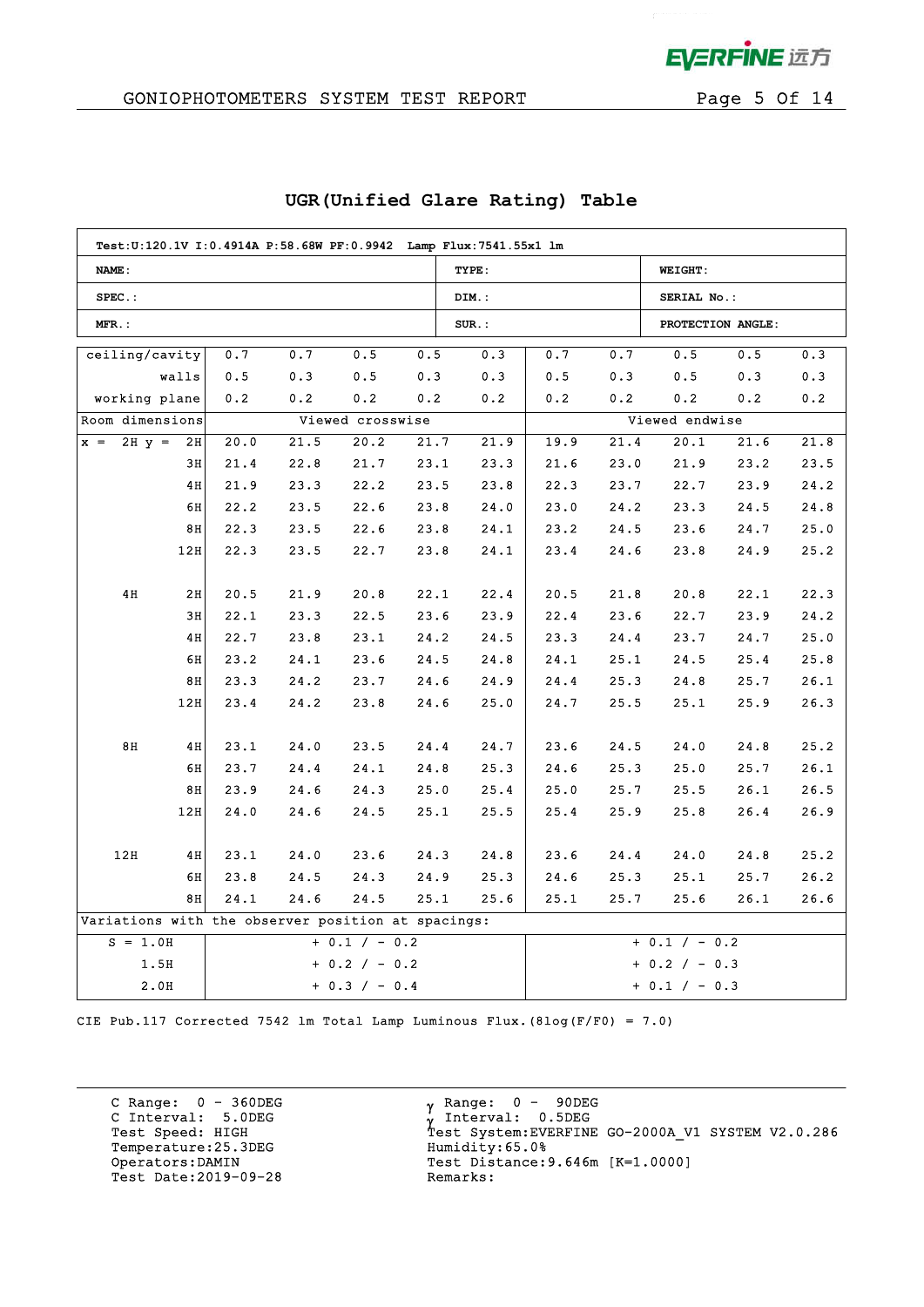

# GONIOPHOTOMETERS SYSTEM TEST REPORT FOR Page 6 Of 14

#### **UTILIZATION FACTORS TABLE**

| Test: U:120.1V I: 0.4914A P: 58.68W PF: 0.9942 Lamp Flux: 7541.55x1 lm |          |                   |  |  |  |  |  |  |  |
|------------------------------------------------------------------------|----------|-------------------|--|--|--|--|--|--|--|
| NAME:                                                                  | TYPE:    | <b>WEIGHT:</b>    |  |  |  |  |  |  |  |
| $SPEC.$ :                                                              | DIM.:    | SERIAL No.:       |  |  |  |  |  |  |  |
| $MFR.$ :                                                               | $SUR$ .: | PROTECTION ANGLE: |  |  |  |  |  |  |  |

| <b>REFLECTANCE</b>               |     |     |                               |           |     |                   |     |     |                 |             |
|----------------------------------|-----|-----|-------------------------------|-----------|-----|-------------------|-----|-----|-----------------|-------------|
| Ceiling                          | 0.8 | 0.8 | 0.8                           | 0.7       | 0.7 | 0.7               | 0.5 | 0.5 | 0.5             | $\mathbf 0$ |
| Walls                            | 0.7 | 0.5 | 0.3                           | 0.7       | 0.5 | 0.3               | 0.7 | 0.5 | 0.3             | $\mathbf 0$ |
| Working plane                    | 0.2 | 0.2 | 0.2                           | 0.2       | 0.2 | 0.2               | 0.2 | 0.2 | 0.2             | $\bf{0}$    |
| ROOM INDEX                       |     |     | UTILIZATION FACTORS (PERCENT) |           |     | $k(RI)$ x RCR = 5 |     |     |                 |             |
| $k = 0.60$                       | 57  | 45  | 38                            | 56        | 45  | 38                | 55  | 45  | 38              | 32          |
| 0.80                             | 67  | 55  | 48                            | 66        | 55  | 48                | 64  | 54  | 47              | 40          |
| 1.00                             | 75  | 64  | 57                            | 74        | 64  | 57                | 72  | 65  | 56              | 49          |
| 1.25                             | 83  | 72  | 65                            | 81        | 71  | 64                | 78  | 70  | 63              | 56          |
| 1.50                             | 88  | 77  | 70                            | 86        | 77  | 70                | 83  | 75  | 69              | 61          |
| 2.00                             | 94  | 86  | 79                            | 93        | 84  | 78                | 89  | 82  | 77              | 69          |
| 2.50                             | 98  | 90  | 84                            | 96        | 89  | 83                | 92  | 86  | 81              | 73          |
| 3.00                             | 102 | 95  | 89                            | 100       | 93  | 88                | 96  | 90  | 86              | 77          |
| 4.00                             | 106 | 100 | 95                            | 103       | 98  | 94                | 99  | 95  | 91              | 82          |
| 5.00                             | 108 | 103 | 99                            | 106       | 101 | 98                | 101 | 98  | 95              | 85          |
| ROOM INDEX                       |     |     |                               | UF(total) |     |                   |     |     |                 | Direct      |
| According to DIN EN 13032-2 2004 |     |     |                               |           |     | Suspended         |     |     | $SHRNOM = 1.25$ |             |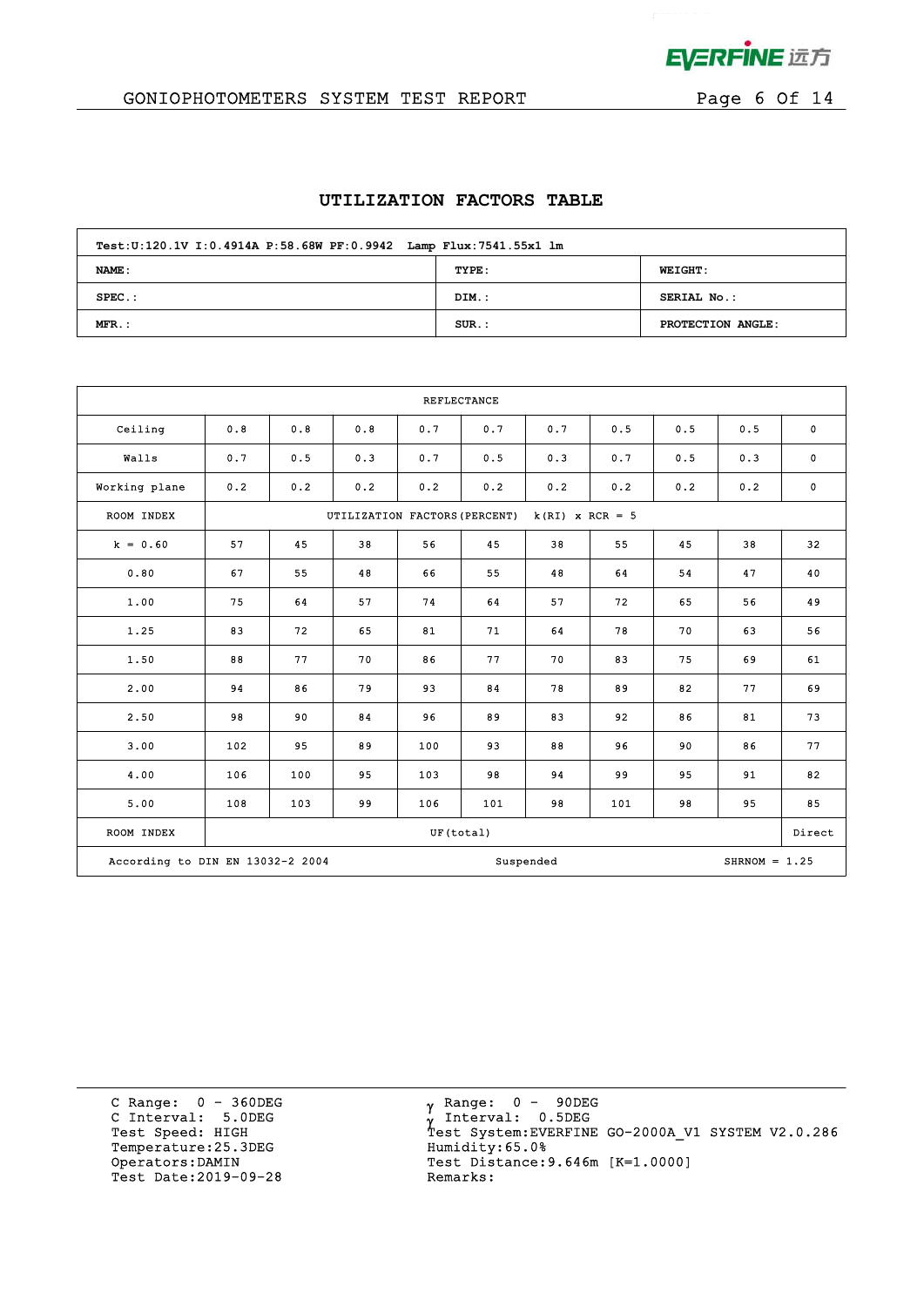

 $\mathcal{L}^{\text{max}}$ 

## GONIOPHOTOMETERS SYSTEM TEST REPORT FOR Page 7 Of 14

#### **ISOCANDELA DIAGRAM**

| Test: U:120.1V I: 0.4914A P: 58.68W PF: 0.9942 Lamp Flux: 7541.55x1 lm |          |                    |  |  |  |  |  |  |  |
|------------------------------------------------------------------------|----------|--------------------|--|--|--|--|--|--|--|
| NAME:                                                                  | TYPE:    | <b>WEIGHT:</b>     |  |  |  |  |  |  |  |
| $SPEC.$ :                                                              | DIM.:    | <b>SERIAL No.:</b> |  |  |  |  |  |  |  |
| $MFR$ .:                                                               | $SUR$ .: | PROTECTION ANGLE:  |  |  |  |  |  |  |  |



C Range: 0 - 360DEG C Interval: 5.0DEG Temperature: 25.3DEG Humidity: 65.0% Test Date: 2019-09-28

 $\gamma$  Range:  $0 - 90$ DEG Interval: 0.5DEG Test Speed: HIGH Test System:EVERFINE GO-2000A\_V1 SYSTEM V2.0.286 Operators:DAMIN Test Distance:9.646m [K=1.0000]<br>Test Date:2019-09-28 Remarks: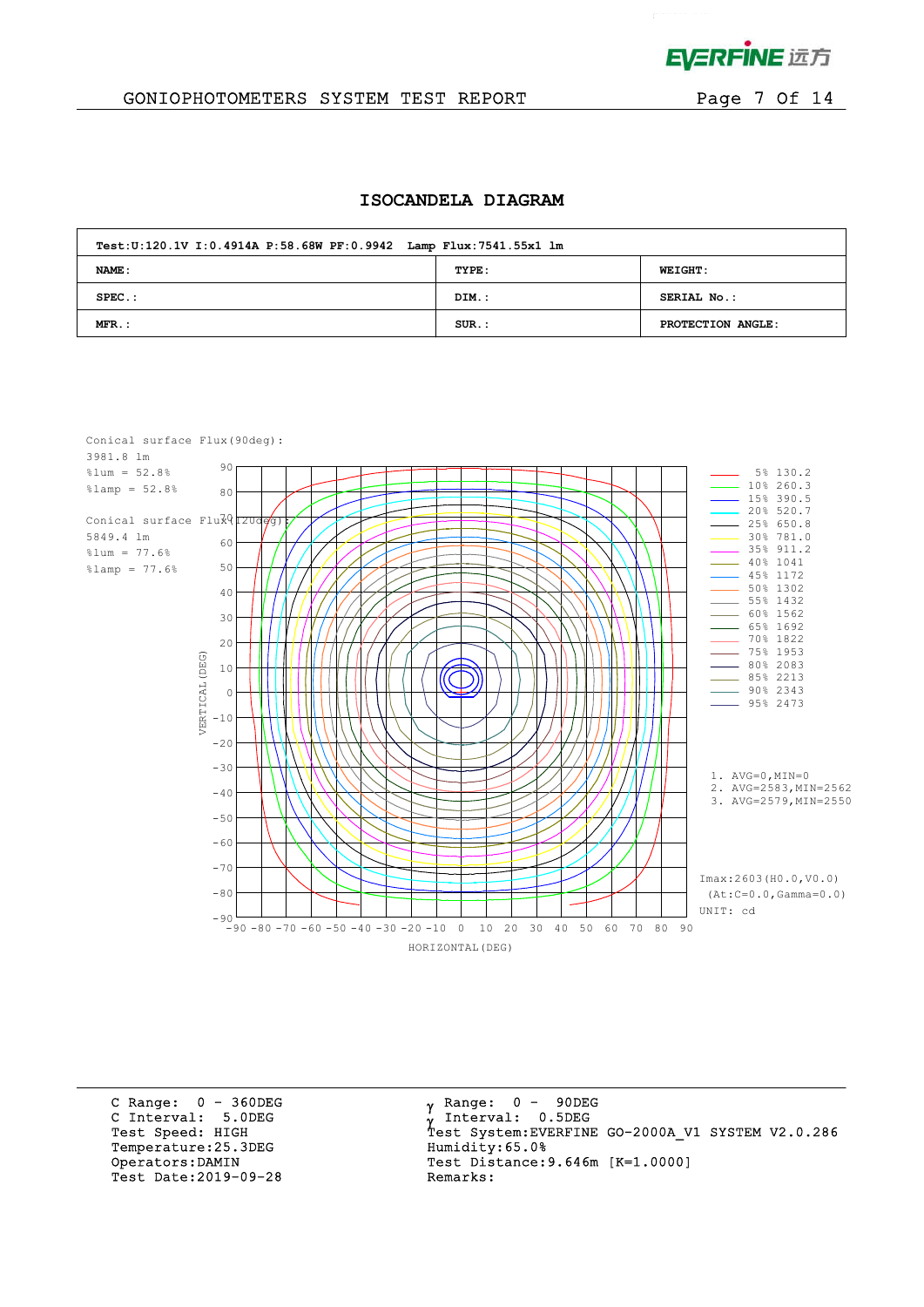

## GONIOPHOTOMETERS SYSTEM TEST REPORT FOR Page 8 Of 14

#### **AAI Figure**

| Test: U:120.1V I: 0.4914A P: 58.68W PF: 0.9942 Lamp Flux: 7541.55x1 lm |          |                   |  |  |  |  |  |  |  |  |  |
|------------------------------------------------------------------------|----------|-------------------|--|--|--|--|--|--|--|--|--|
| NAME :                                                                 | TYPE:    | <b>WEIGHT:</b>    |  |  |  |  |  |  |  |  |  |
| $SPEC.$ :                                                              | DIM.:    | SERIAL No.:       |  |  |  |  |  |  |  |  |  |
| $MFR$ .:                                                               | $SUR.$ : | PROTECTION ANGLE: |  |  |  |  |  |  |  |  |  |



## Flux out:5451 lm

 **illumination when the luminaire is at different distance.**

C Range: 0 - 360DEG C Interval: 5.0DEG Temperature: 25.3DEG Test Date: 2019-09-28

 $\gamma$  Range:  $0 - 90$ DEG Interval: 0.5DEG C INCEIVAL: 3.0DEG<br>
Test Speed: HIGH Test System:EVERFINE GO-2000A\_V1 SYSTEM V2.0.286<br>
Temperature:25.3DEG Humidity:65.0% Operators:DAMIN Test Distance:9.646m [K=1.0000]<br>Test Date:2019-09-28 Remarks: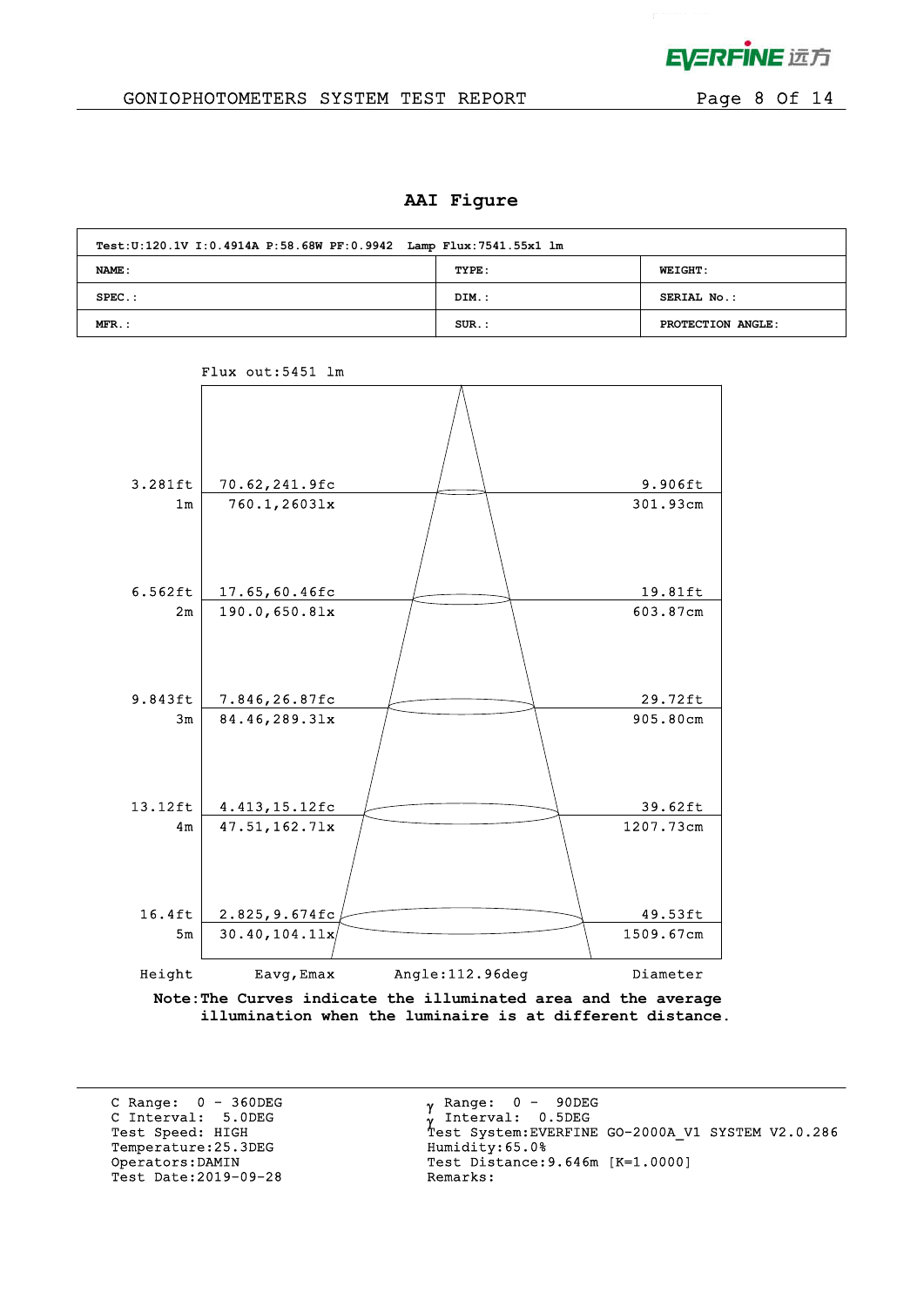

 $\mathcal{L}^{\text{max}}$  and  $\mathcal{L}^{\text{max}}$ 

## GONIOPHOTOMETERS SYSTEM TEST REPORT FOR Page 9 Of 14

#### **ISOLUX DIAGRAM**

| Test: U:120.1V I: 0.4914A P: 58.68W PF: 0.9942 Lamp Flux: 7541.55x1 lm |          |                   |
|------------------------------------------------------------------------|----------|-------------------|
| <b>NAME:</b>                                                           | TYPE:    | <b>WEIGHT:</b>    |
| $SPEC.$ :                                                              | DIM.:    | SERIAL No.:       |
| $MFR$ .:                                                               | $SUR.$ : | PROTECTION ANGLE: |



C Range: 0 - 360DEG C Interval: 5.0DEG Temperature:25.3DEG Humidity:65.0%<br>Operators:DAMIN Test Distance:9 Test Date: 2019-09-28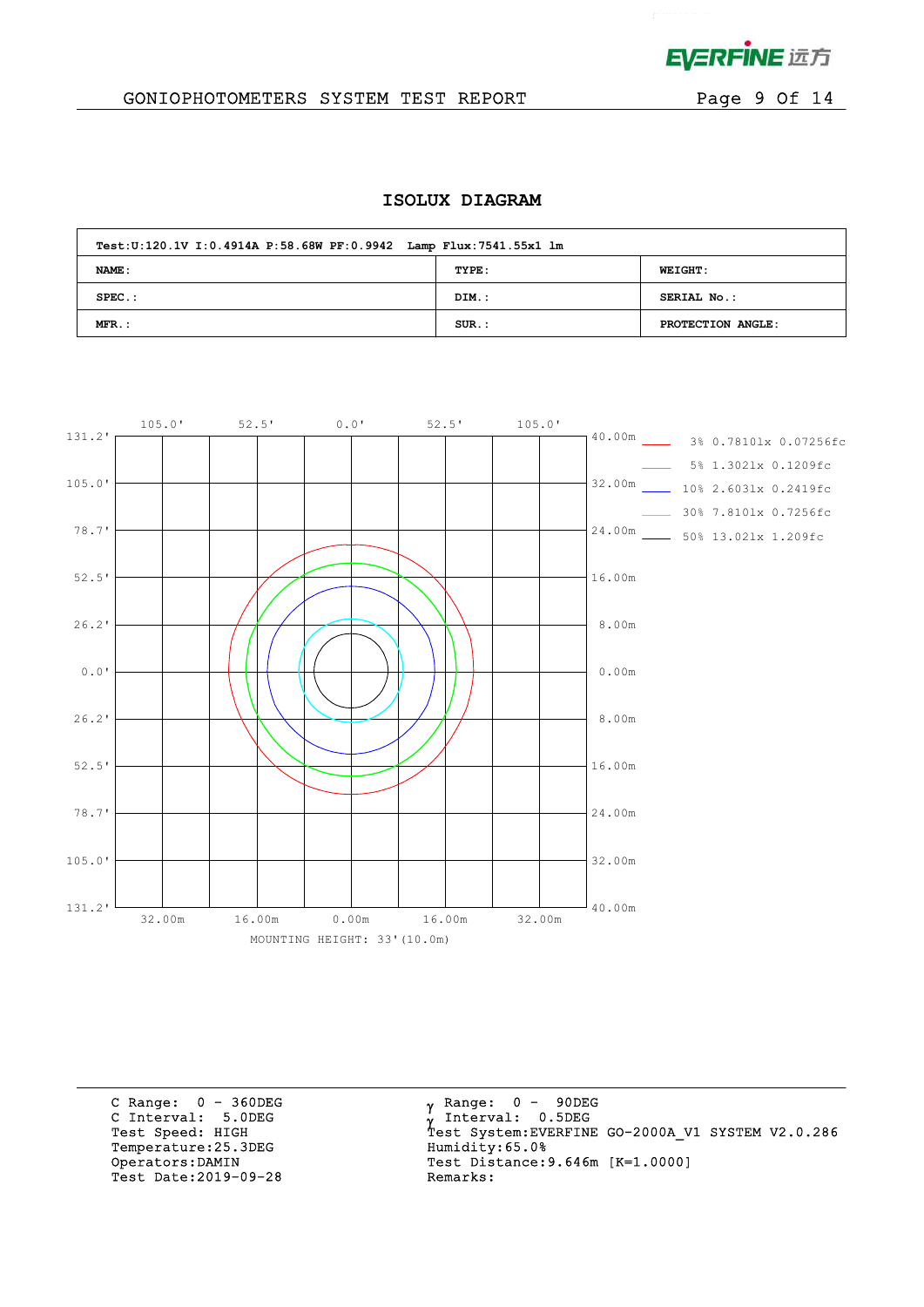

 $\mathcal{L}^{\text{max}}$ 

# GONIOPHOTOMETERS SYSTEM TEST REPORT Page 10 Of 14

**Planar Illuminance Curve**



C Range: 0 - 360DEG C Interval: 5.0DEG Temperature:25.3DEG Humidity:65.0%<br>Operators:DAMIN Test Distance:9 Test Date: 2019-09-28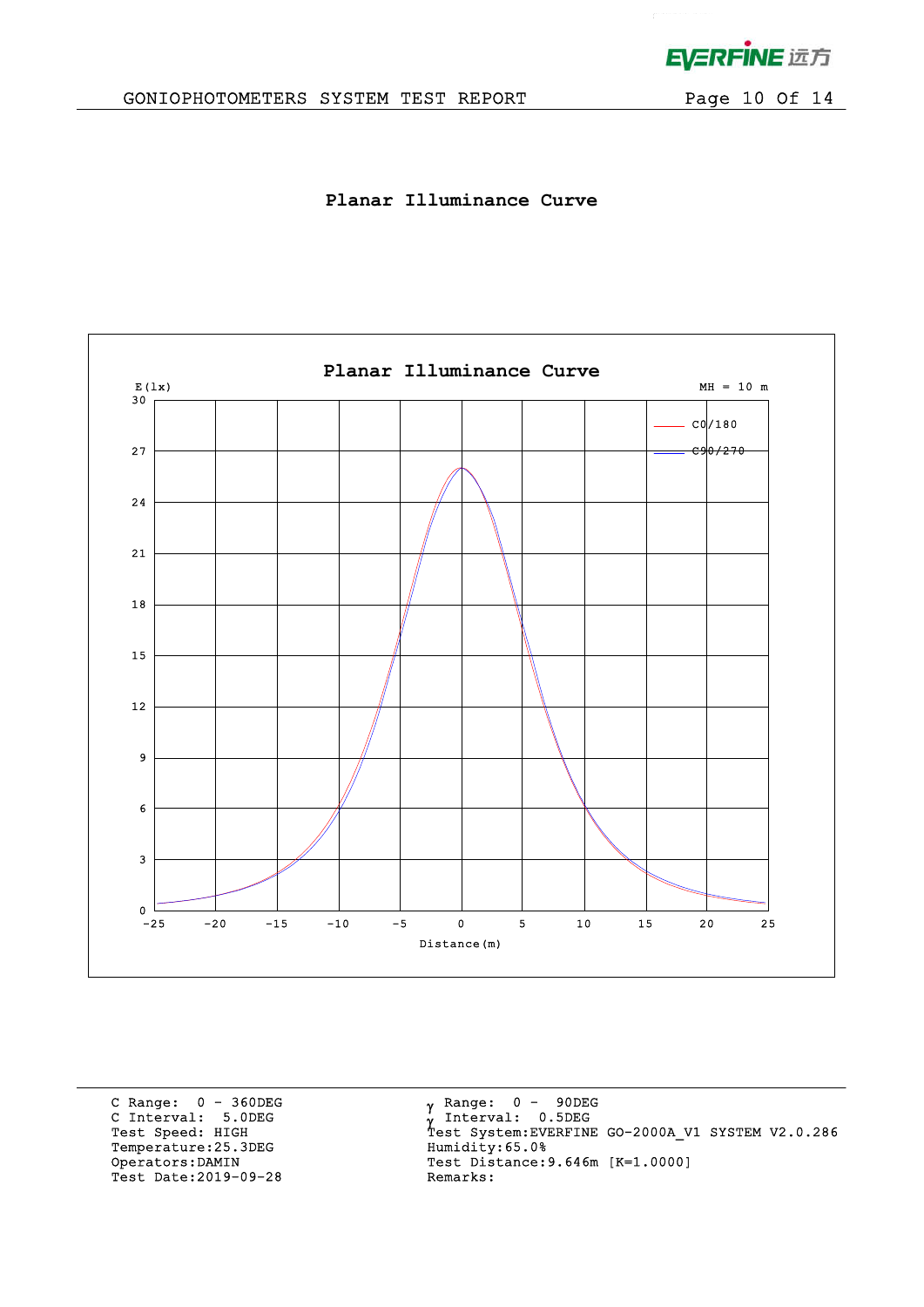

## GONIOPHOTOMETERS SYSTEM TEST REPORT FOR Page 11 Of 14

#### **LUMINOUS DISTRIBUTION INTENSITY DATA**

| Test: U:120.1V I: 0.4914A P: 58.68W PF: 0.9942 Lamp Flux: 7541.55x1 lm |          |                   |
|------------------------------------------------------------------------|----------|-------------------|
| NAME:                                                                  | TYPE:    | <b>WEIGHT:</b>    |
| $SPEC.$ :                                                              | DIM.:    | SERIAL No.:       |
| $MFR.$ :                                                               | $SUR$ .: | PROTECTION ANGLE: |

| Table--1          |      |      |      |               |                           |             |      |             |           |           |      |      |      |             |                |                    | UNIT: cd |             |      |
|-------------------|------|------|------|---------------|---------------------------|-------------|------|-------------|-----------|-----------|------|------|------|-------------|----------------|--------------------|----------|-------------|------|
| C(DEG)            |      |      |      |               |                           |             |      |             |           |           |      |      |      |             |                |                    |          |             |      |
| $ \gamma\>$ (DEG) | 0    | 5    | 10   | 15            | 20                        | 25          | 30   | 35          | 40        | 45        | 50   | 55   | 60   | 65          | 70             | 75                 | 80       | 85          | 90   |
| 0                 | 2603 | 2603 | 2603 | 2603          |                           | 2603   2603 |      | 2603 2603   | 2603      | 2603      | 2603 | 2603 | 2603 |             | 2603 2603      | 2603               | 2603     | 2603        | 2603 |
| 5                 | 2592 | 2588 |      | $2585$   2581 |                           | 2578 2575   |      | 2572 2570   | 2568      | 2566      | 2564 | 2562 | 2561 |             | 2560 2559 2558 |                    | 2558     | 2558        | 2558 |
| 10                | 2558 | 2551 | 2544 | 2538          |                           | 2533 2529   | 2525 | 2521        | 2519      | 2517      | 2515 | 2514 | 2513 |             |                | 2513   2513   2512 | 2512     | 2512 2512   |      |
| 15                | 2504 | 2493 |      |               | 2483 2476 2469 2465       |             | 2461 | 2459        | 2458      | 2458      | 2458 | 2459 | 2461 |             | 2462 2463      | 2465               | 2465     | 2466 2466   |      |
| 20                | 2427 | 2413 | 2402 | 2393          | 2387                      | 2384        | 2383 | 2383        | 2386 2389 |           | 2387 | 2381 | 2376 | 2372 2370   |                | 2368               | 2367     | 2366 2365   |      |
| 25                | 2329 | 2312 | 2300 | 2292          | 2288                      | 2288        | 2290 | 2296        | 2286 2278 |           | 2272 | 2269 | 2266 | 2265 2265   |                | 2265               | 2265     | 2265 2265   |      |
| 30                | 2212 | 2193 |      | 2180   2174   | 2173 2177                 |             | 2174 | 2163        |           | 2156 2152 | 2151 | 2151 | 2153 | 2155 2158   |                | 2161               | 2163     | 2164 2164   |      |
| 35                | 2075 | 2055 |      | 2043 2039     |                           | 2043 2038   | 2026 | 2020        | 2018      | 2020      | 2024 | 2030 | 2020 | 2010 2003   |                | 1997               | 1994     | 1991 1991   |      |
| 40                | 1922 | 1899 |      | 1889   1889   | 1890   1875               |             | 1869 | 1869        | 1874      | 1874      | 1858 | 1846 | 1837 | 1830   1825 |                | 1821               | 1819     | 1817   1817 |      |
| 45                | 1751 | 1728 |      | 1720   1726   |                           | 1711 1703   | 1704 | 1712        | 1693      | 1678      | 1666 | 1658 | 1653 | 1649   1647 |                | 1645               | 1644     | 1644        | 1643 |
| 50                | 1565 | 1542 |      |               | 1538   1536   1524   1524 |             |      | 1526 1504   | 1490      | 1480      | 1474 | 1470 | 1469 | 1468 1469   |                | 1469               | 1469     | 1470   1470 |      |
| 55                | 1365 | 1344 |      |               | 1346   1332   1329   1329 |             |      | 1306   1292 | 1286      | 1283      | 1282 | 1283 | 1285 | 1288   1291 |                | 1293               | 1295     | 1296   1296 |      |
| 60                | 1155 | 1136 | 1134 | 1119          | 1124   1099               |             | 1084 | 1080        | 1082      | 1088      | 1093 | 1098 | 1103 | 1109 1114   |                | 1118               | 1121     | 1122   1122 |      |
| 65                | 938  | 922  | 903  | 895           | 878                       | 868         | 866  | 870         | 881       | 894       | 906  | 914  | 920  | 926         | 930            | 933                | 935      | 937         | 936  |
| 70                | 715  | 703  | 657  | 644           | 641                       | 644         | 652  | 665         | 683       | 704       | 719  | 727  | 734  | 740         | 744            | 747                | 750      | 751         | 751  |
| 75                | 493  | 458  | 411  | 421           | 429                       | 436         | 454  | 479         | 501       | 521       | 535  | 544  | 550  | 555         | 559            | 562                | 564      | 565         | 565  |
| 80                | 287  | 231  | 227  | 243           | 256                       | 272         | 292  | 312         | 330       | 345       | 356  | 363  | 368  | 372         | 375            | 377                | 379      | 379         | 379  |
| 85                | 111  | 84.3 | 97.1 | 113           | 125                       | 134         | 145  | 156         | 166       | 175       | 181  | 185  | 188  | 190         | 192            | 193                | 193      | 194         | 193  |
| 90                | 3.31 | 5.55 | 5.98 | 5.97          | 5.98                      | 6.00        | 6.09 | 6.18        | 7.05      | 7.47      | 7.77 | 8.12 | 8.38 | 8.54        | 8.59           | 8.43               | 8.16     | 7.89        | 7.69 |
|                   |      |      |      |               |                           |             |      |             |           |           |      |      |      |             |                |                    |          |             |      |
|                   |      |      |      |               |                           |             |      |             |           |           |      |      |      |             |                |                    |          |             |      |
|                   |      |      |      |               |                           |             |      |             |           |           |      |      |      |             |                |                    |          |             |      |
|                   |      |      |      |               |                           |             |      |             |           |           |      |      |      |             |                |                    |          |             |      |
|                   |      |      |      |               |                           |             |      |             |           |           |      |      |      |             |                |                    |          |             |      |
|                   |      |      |      |               |                           |             |      |             |           |           |      |      |      |             |                |                    |          |             |      |
|                   |      |      |      |               |                           |             |      |             |           |           |      |      |      |             |                |                    |          |             |      |
|                   |      |      |      |               |                           |             |      |             |           |           |      |      |      |             |                |                    |          |             |      |
|                   |      |      |      |               |                           |             |      |             |           |           |      |      |      |             |                |                    |          |             |      |
|                   |      |      |      |               |                           |             |      |             |           |           |      |      |      |             |                |                    |          |             |      |
|                   |      |      |      |               |                           |             |      |             |           |           |      |      |      |             |                |                    |          |             |      |
|                   |      |      |      |               |                           |             |      |             |           |           |      |      |      |             |                |                    |          |             |      |
|                   |      |      |      |               |                           |             |      |             |           |           |      |      |      |             |                |                    |          |             |      |
|                   |      |      |      |               |                           |             |      |             |           |           |      |      |      |             |                |                    |          |             |      |
|                   |      |      |      |               |                           |             |      |             |           |           |      |      |      |             |                |                    |          |             |      |
|                   |      |      |      |               |                           |             |      |             |           |           |      |      |      |             |                |                    |          |             |      |
|                   |      |      |      |               |                           |             |      |             |           |           |      |      |      |             |                |                    |          |             |      |
|                   |      |      |      |               |                           |             |      |             |           |           |      |      |      |             |                |                    |          |             |      |

C Range: 0 - 360DEG C Interval: 5.0DEG Temperature:25.3DEG Humidity:65.0%<br>Operators:DAMIN Test Distance: Test Date: 2019-09-28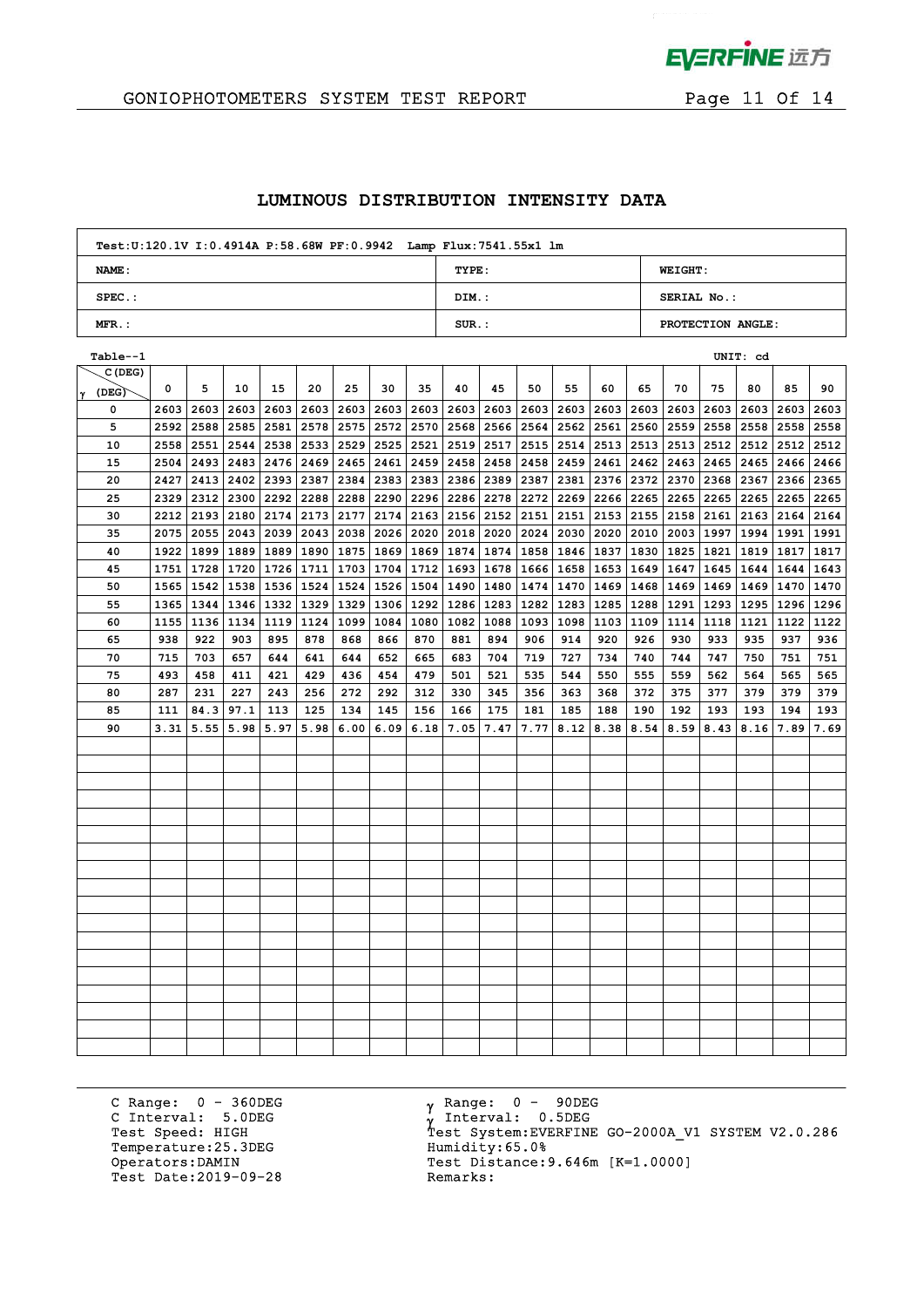

 $\mathcal{L}^{\mathcal{L}}$ 

# GONIOPHOTOMETERS SYSTEM TEST REPORT FOR Page 12 Of 14

#### **LUMINOUS DISTRIBUTION INTENSITY DATA**

| Test: U:120.1V I: 0.4914A P: 58.68W PF: 0.9942 Lamp Flux: 7541.55x1 lm |          |                    |
|------------------------------------------------------------------------|----------|--------------------|
| <b>NAME:</b>                                                           | TYPE:    | <b>WEIGHT:</b>     |
| $SPEC.$ :                                                              | DIM.:    | <b>SERIAL No.:</b> |
| $MFR.$ :                                                               | $SUR$ .: | PROTECTION ANGLE:  |

| Table--2   |      |           |      |      |               |      |      |      |           |             |      |      |           |             |           |      | UNIT: cd    |             |      |
|------------|------|-----------|------|------|---------------|------|------|------|-----------|-------------|------|------|-----------|-------------|-----------|------|-------------|-------------|------|
| C (DEG)    |      |           |      |      |               |      |      |      |           |             |      |      |           |             |           |      |             |             |      |
| (DEG)<br>Υ | 95   | 100       | 105  | 110  | 115           | 120  | 125  | 130  | 135       | 140         | 145  | 150  | 155       | 160         | 165       | 170  | 175         | 180         | 185  |
| 0          | 2603 | 2603      | 2603 |      | 2603 2603     | 2603 | 2603 | 2603 |           | 2603 2603   | 2603 | 2603 | 2603      |             | 2603 2603 | 2603 | 2603        | 2603        | 2603 |
| 5          | 2557 | 2558      | 2558 |      | 2559 2560     | 2561 | 2562 | 2563 |           | 2565 2567   | 2569 | 2571 | 2574      | 2577 2581   |           | 2584 | 2588        | 2592 2590   |      |
| 10         | 2512 | 2512      | 2512 |      | 2512 2512     | 2513 | 2513 | 2514 | 2516 2518 |             | 2521 | 2524 | 2528      |             | 2532 2538 | 2544 | 2551        | 2558 2555   |      |
| 15         | 2466 | 2465      | 2464 |      | 2462 2461     | 2459 | 2458 | 2457 | 2456 2457 |             | 2458 | 2460 | 2463      | 2468 2474   |           | 2482 | 2492        | 2503 2499   |      |
| 20         | 2365 | 2366      | 2367 |      | 2369 2371     | 2374 | 2379 | 2385 | 2387 2384 |             | 2381 | 2381 | 2382      | 2385        | 2391      | 2400 | 2411        | 2425 2420   |      |
| 25         | 2265 | 2264      | 2264 | 2264 | 2264          | 2265 | 2267 | 2270 | 2275 2283 |             | 2292 | 2287 | 2285      | 2285        | 2289      | 2298 | 2310        | 2327        | 2321 |
| 30         | 2164 | 2162      | 2160 |      | $2157$   2155 | 2152 | 2150 | 2149 | 2150 2153 |             | 2160 | 2170 | 2173      | 2169 2170   |           | 2177 | 2190        | 2210 2203   |      |
| 35         | 1991 | 1993      | 1997 |      | 2002 2009     | 2019 | 2030 | 2023 |           | 2019 2016   | 2017 | 2023 | 2034      | 2038 2034   |           | 2039 | 2051        | 2073 2065   |      |
| 40         | 1817 | 1818      | 1820 |      | 1824 1828     | 1835 | 1845 | 1857 | 1873 1873 |             | 1867 |      | 1866 1871 | 1884 1884   |           | 1884 | 1895        | 1919 1911   |      |
| 45         | 1643 | 1643      | 1644 |      | 1645   1647   | 1651 | 1656 | 1663 |           | 1675   1691 | 1711 | 1702 | 1699      | 1706 1719   |           | 1714 | 1724        | 1748 1740   |      |
| 50         | 1469 | 1468      | 1467 |      | $1466$   1465 | 1465 | 1466 | 1469 |           | 1474 1483   | 1499 | 1523 | 1520      | 1518   1528 |           |      | 1532   1537 | 1561 1554   |      |
| 55         | 1295 | 1293 1291 |      |      | 1288   1285   | 1281 | 1277 | 1274 | 1272 1273 |             | 1280 |      | 1296 1322 | 1320 1321   |           |      | 1337 1337   | 1361 1355   |      |
| 60         | 1121 | 1118      | 1115 |      | 1110 1104     | 1097 | 1088 | 1079 | 1069 1062 |             | 1060 | 1064 | 1078      | 1102        | 1098      | 1122 | 1128        | 1150   1146 |      |
| 65         | 935  | 933       | 930  | 926  | 920           | 912  | 902  | 886  | 868       | 852         | 839  | 832  | 832       | 840         | 858       | 881  | 912         | 931         | 930  |
| 70         | 750  | 748       | 745  | 740  | 735           | 726  | 715  | 697  | 674       | 646         | 622  | 605  | 594       | 591         | 598       | 624  | 691         | 710         | 715  |
| 75         | 564  | 562       | 560  | 556  | 551           | 543  | 532  | 517  | 496       | 470         | 438  | 400  | 376       | 373         | 373       | 371  | 437         | 496         | 500  |
| 80         | 379  | 377       | 375  | 372  | 368           | 363  | 354  | 342  | 326       | 306         | 282  | 253  | 225       | 205         | 204       | 198  | 201         | 293         | 299  |
| 85         | 193  | 192       | 191  | 189  | 187           | 184  | 179  | 172  | 164       | 153         | 139  | 124  | 110       | 99.6        | 94.5      | 86.1 | 72.4        | 116         | 118  |
| 90         | 7.48 | 7.29      | 7.05 | 6.78 | 6.39          | 5.99 | 4.84 | 4.68 | 4.61      | 4.60        | 4.60 | 5.33 | 5.41      | 5.32        | 5.27      | 5.15 | 4.99        | 3.37        | 2.81 |
|            |      |           |      |      |               |      |      |      |           |             |      |      |           |             |           |      |             |             |      |
|            |      |           |      |      |               |      |      |      |           |             |      |      |           |             |           |      |             |             |      |
|            |      |           |      |      |               |      |      |      |           |             |      |      |           |             |           |      |             |             |      |
|            |      |           |      |      |               |      |      |      |           |             |      |      |           |             |           |      |             |             |      |
|            |      |           |      |      |               |      |      |      |           |             |      |      |           |             |           |      |             |             |      |
|            |      |           |      |      |               |      |      |      |           |             |      |      |           |             |           |      |             |             |      |
|            |      |           |      |      |               |      |      |      |           |             |      |      |           |             |           |      |             |             |      |
|            |      |           |      |      |               |      |      |      |           |             |      |      |           |             |           |      |             |             |      |
|            |      |           |      |      |               |      |      |      |           |             |      |      |           |             |           |      |             |             |      |
|            |      |           |      |      |               |      |      |      |           |             |      |      |           |             |           |      |             |             |      |
|            |      |           |      |      |               |      |      |      |           |             |      |      |           |             |           |      |             |             |      |
|            |      |           |      |      |               |      |      |      |           |             |      |      |           |             |           |      |             |             |      |
|            |      |           |      |      |               |      |      |      |           |             |      |      |           |             |           |      |             |             |      |
|            |      |           |      |      |               |      |      |      |           |             |      |      |           |             |           |      |             |             |      |
|            |      |           |      |      |               |      |      |      |           |             |      |      |           |             |           |      |             |             |      |
|            |      |           |      |      |               |      |      |      |           |             |      |      |           |             |           |      |             |             |      |
|            |      |           |      |      |               |      |      |      |           |             |      |      |           |             |           |      |             |             |      |
|            |      |           |      |      |               |      |      |      |           |             |      |      |           |             |           |      |             |             |      |

C Range: 0 - 360DEG C Interval: 5.0DEG Temperature:25.3DEG Humidity:65.0%<br>Operators:DAMIN Test Distance: Test Date: 2019-09-28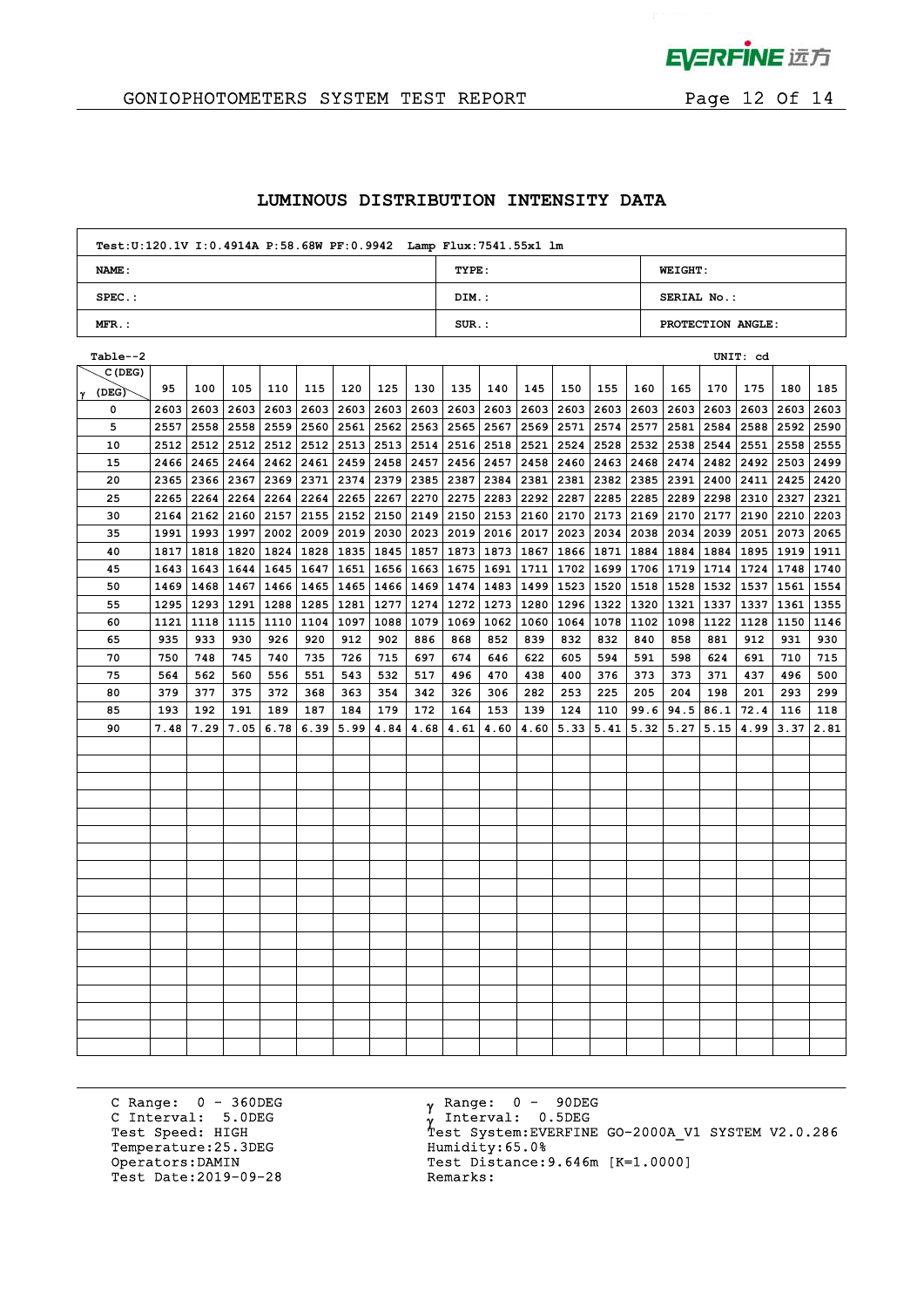

# GONIOPHOTOMETERS SYSTEM TEST REPORT FOR Page 13 Of 14

#### **LUMINOUS DISTRIBUTION INTENSITY DATA**

| Test: U:120.1V I: 0.4914A P: 58.68W PF: 0.9942 Lamp Flux: 7541.55x1 lm |          |                    |
|------------------------------------------------------------------------|----------|--------------------|
| <b>NAME:</b>                                                           | TYPE:    | <b>WEIGHT:</b>     |
| $SPEC.$ :                                                              | DIM.:    | <b>SERIAL No.:</b> |
| $MFR.$ :                                                               | $SUR$ .: | PROTECTION ANGLE:  |

| Table--3       |      |      |      |             |                    |             |      |             |           |      |      |      |             |             |           |      | UNIT: cd                  |             |      |
|----------------|------|------|------|-------------|--------------------|-------------|------|-------------|-----------|------|------|------|-------------|-------------|-----------|------|---------------------------|-------------|------|
| C(DEG)         |      |      |      |             |                    |             |      |             |           |      |      |      |             |             |           |      |                           |             |      |
| $\gamma$ (DEG) | 190  | 195  | 200  | 205         | 210                | 215         | 220  | 225         | 230       | 235  | 240  | 245  | 250         | 255         | 260       | 265  | 270                       | 275         | 280  |
| 0              | 2603 | 2603 | 2603 | 2603        |                    | 2603 2603   | 2603 | 2603        | 2603      | 2603 | 2603 | 2603 | 2603        |             | 2603 2603 | 2603 | 2603                      | 2603        | 2603 |
| 5              | 2589 | 2588 | 2587 |             | 2586 2585 2584     |             | 2584 | 2584        | 2584      | 2584 | 2584 | 2584 | 2584        |             | 2584 2585 | 2585 | 2585                      | 2585        | 2585 |
| 10             | 2553 | 2552 | 2551 | 2551        | 2551               | 2551        | 2553 | 2554        | 2556      | 2558 | 2560 | 2561 | 2563        |             | 2564 2566 | 2566 | 2567                      | 2566 2566   |      |
| 15             | 2496 | 2495 |      | 2495 2497   |                    | 2500 2504   | 2508 | 2513        | 2519      | 2524 | 2530 | 2535 | 2539        |             | 2543 2546 | 2547 | 2548                      | 2548        | 2546 |
| 20             | 2417 | 2418 | 2421 | 2426        | 2433 2441          |             | 2452 | 2462        | 2466      | 2464 | 2463 | 2462 | 2462        | 2462 2463   |           | 2464 | 2464                      | 2464        | 2464 |
| 25             | 2319 | 2322 | 2328 | 2338        | 2351               | 2366        | 2363 | 2361        | 2361      | 2363 | 2366 | 2369 | 2372        | 2375 2377   |           | 2379 | 2379                      | 2379        | 2378 |
| 30             | 2202 | 2208 |      | $2219$ 2235 | 2243 2240          |             | 2241 | 2244        | 2250      | 2257 | 2265 | 2273 | 2280        | 2286 2291   |           | 2294 | 2295                      | 2294        | 2292 |
| 35             | 2067 | 2077 | 2094 | 2101        |                    | 2099 2103   | 2111 |             | 2121 2134 | 2148 | 2141 | 2134 | 2130        | 2126 2124   |           | 2123 | 2123                      | 2124 2126   |      |
| 40             | 1915 | 1930 | 1944 |             | 1942   1947   1957 |             | 1974 |             | 1982 1970 | 1962 | 1957 |      | 1953   1952 | 1951   1950 |           | 1951 | 1951                      | 1952 1953   |      |
| 45             | 1747 | 1769 | 1767 | 1771        |                    | 1785   1806 | 1792 | 1781        | 1775      | 1772 | 1771 | 1772 | 1774        | 1775   1777 |           | 1779 | 1779                      | 1780        | 1780 |
| 50             | 1566 | 1578 | 1579 | 1594        |                    | 1608 1592   |      | 1583   1579 | 1579      | 1582 | 1585 | 1590 | 1595        | 1600   1603 |           |      | 1606 1608                 | 1607        | 1607 |
| 55             | 1374 | 1374 |      | 1385 1399   |                    | 1383   1375 |      | 1374   1377 | 1383      | 1391 | 1400 | 1409 | 1417        |             | 1424 1430 |      | 1434   1436   1435   1434 |             |      |
| 60             | 1161 | 1164 | 1183 | 1166        | 1160 1162          |             | 1168 | 1178        | 1190      | 1203 | 1216 | 1229 | 1240        |             | 1249 1256 | 1261 | 1264                      | 1263   1261 |      |
| 65             | 938  | 956  | 945  | 940         | 944                | 954         | 967  | 983         | 1000      | 1016 | 1025 | 1034 | 1041        | 1047   1052 |           | 1055 | 1057                      | 1057        | 1056 |
| 70             | 722  | 722  | 718  | 725         | 738                | 754         | 772  | 784         | 797       | 808  | 818  | 827  | 834         | 841         | 845       | 848  | 849                       | 850         | 849  |
| 75             | 507  | 502  | 511  | 526         | 542                | 556         | 569  | 581         | 593       | 604  | 614  | 622  | 629         | 634         | 639       | 641  | 642                       | 643         | 642  |
| 80             | 299  | 308  | 324  | 338         | 352                | 364         | 375  | 385         | 395       | 404  | 412  | 418  | 424         | 429         | 432       | 434  | 435                       | 436         | 435  |
| 85             | 131  | 144  | 156  | 165         | 174                | 181         | 187  | 193         | 200       | 206  | 211  | 216  | 220         | 224         | 226       | 228  | 228                       | 229         | 228  |
| 90             | 2.79 | 2.77 | 2.77 | 2.78        | 2.83               | 2.93        | 3.35 | 4.43        | 6.73      | 9.78 | 12.1 | 14.4 | 16.6        | 18.6        | 20.3      | 21.2 | 21.0                      | 21.9        | 21.4 |
|                |      |      |      |             |                    |             |      |             |           |      |      |      |             |             |           |      |                           |             |      |
|                |      |      |      |             |                    |             |      |             |           |      |      |      |             |             |           |      |                           |             |      |
|                |      |      |      |             |                    |             |      |             |           |      |      |      |             |             |           |      |                           |             |      |
|                |      |      |      |             |                    |             |      |             |           |      |      |      |             |             |           |      |                           |             |      |
|                |      |      |      |             |                    |             |      |             |           |      |      |      |             |             |           |      |                           |             |      |
|                |      |      |      |             |                    |             |      |             |           |      |      |      |             |             |           |      |                           |             |      |
|                |      |      |      |             |                    |             |      |             |           |      |      |      |             |             |           |      |                           |             |      |
|                |      |      |      |             |                    |             |      |             |           |      |      |      |             |             |           |      |                           |             |      |
|                |      |      |      |             |                    |             |      |             |           |      |      |      |             |             |           |      |                           |             |      |
|                |      |      |      |             |                    |             |      |             |           |      |      |      |             |             |           |      |                           |             |      |
|                |      |      |      |             |                    |             |      |             |           |      |      |      |             |             |           |      |                           |             |      |
|                |      |      |      |             |                    |             |      |             |           |      |      |      |             |             |           |      |                           |             |      |
|                |      |      |      |             |                    |             |      |             |           |      |      |      |             |             |           |      |                           |             |      |
|                |      |      |      |             |                    |             |      |             |           |      |      |      |             |             |           |      |                           |             |      |
|                |      |      |      |             |                    |             |      |             |           |      |      |      |             |             |           |      |                           |             |      |
|                |      |      |      |             |                    |             |      |             |           |      |      |      |             |             |           |      |                           |             |      |
|                |      |      |      |             |                    |             |      |             |           |      |      |      |             |             |           |      |                           |             |      |
|                |      |      |      |             |                    |             |      |             |           |      |      |      |             |             |           |      |                           |             |      |

C Range: 0 - 360DEG C Interval: 5.0DEG Temperature:25.3DEG Humidity:65.0%<br>Operators:DAMIN Test Distance: Test Date: 2019-09-28